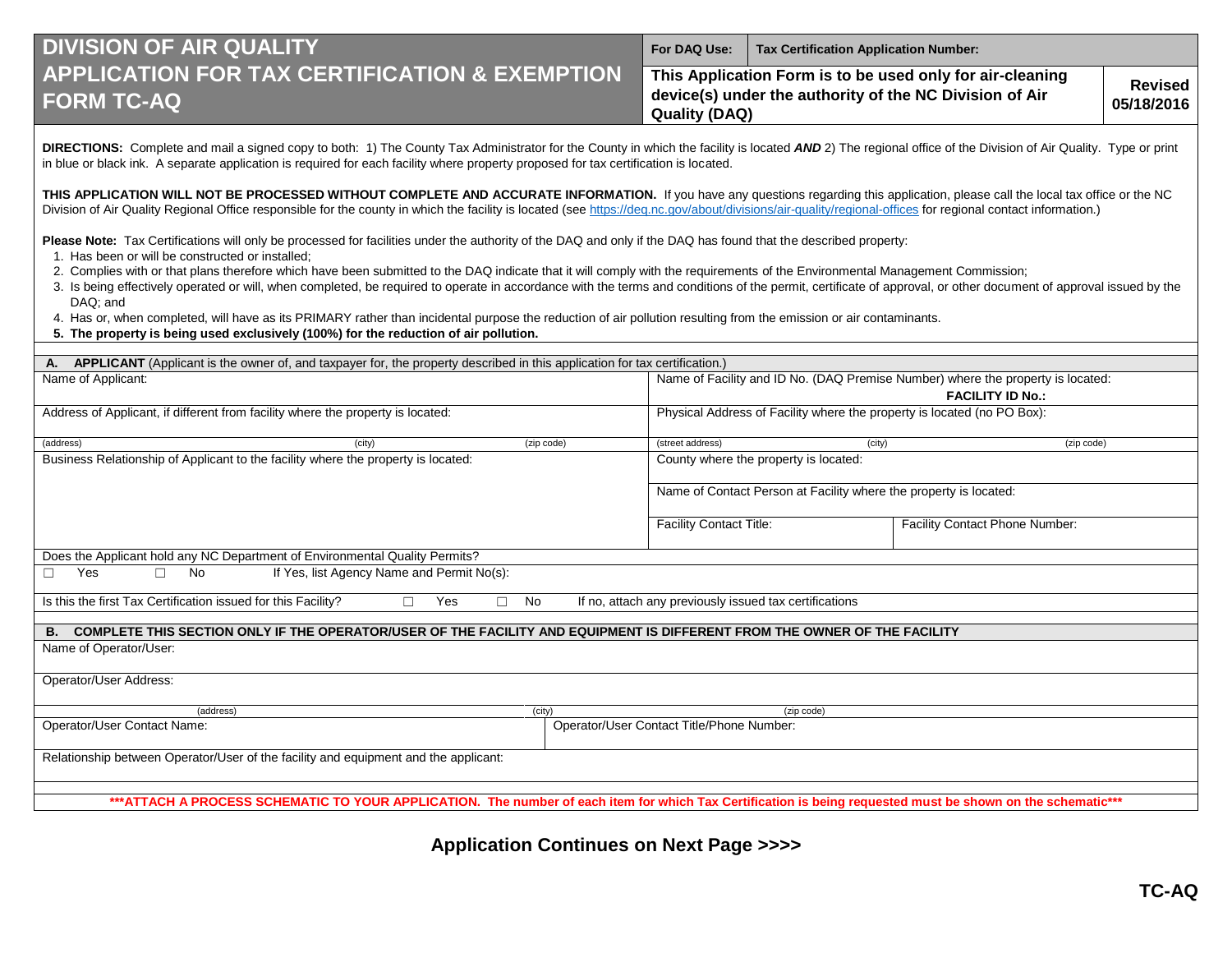## **DIVISION OF AIR QUALITY TAX CERTIFICATION & EXEMPTION APPLICATION PAGE 2**

Equipment: Equipment must be used exclusively for the abatement of air pollution. **Example 2018** Revised 05/18/2016

|                  | For<br>County<br>Use<br>Only | For DAQ<br>Use Only.<br>$\lq\lq\mathbf{A}^n$<br>Approved<br>"D"<br><b>Disapproved</b> | <b>Description of Air Pollution</b><br>Control Devices as Listed on<br>the Current Air Permit** | <b>Original Permit</b><br>Application Date<br>AND Current<br>Control Device ID<br>No. | Asset Number,<br>Vehicle<br>Identification<br>Number (VIN) | How is this equipment used for air pollution<br>abatement? | % of Use<br>for<br>Pollution<br>Abatement | Year<br>Acquired | Original<br>Historical<br>$Cost^*$ | Is this<br>asset<br>replacing<br>a prior<br>asset? |
|------------------|------------------------------|---------------------------------------------------------------------------------------|-------------------------------------------------------------------------------------------------|---------------------------------------------------------------------------------------|------------------------------------------------------------|------------------------------------------------------------|-------------------------------------------|------------------|------------------------------------|----------------------------------------------------|
| $\mathbf{1}$     |                              |                                                                                       |                                                                                                 |                                                                                       |                                                            |                                                            |                                           |                  |                                    |                                                    |
| $\overline{2}$   |                              |                                                                                       |                                                                                                 |                                                                                       |                                                            |                                                            |                                           |                  |                                    |                                                    |
| $\mathbf{3}$     |                              |                                                                                       |                                                                                                 |                                                                                       |                                                            |                                                            |                                           |                  |                                    |                                                    |
| $\boldsymbol{4}$ |                              |                                                                                       |                                                                                                 |                                                                                       |                                                            |                                                            |                                           |                  |                                    |                                                    |
| $\sqrt{5}$       |                              |                                                                                       |                                                                                                 |                                                                                       |                                                            |                                                            |                                           |                  |                                    |                                                    |
| $6\phantom{1}6$  |                              |                                                                                       |                                                                                                 |                                                                                       |                                                            |                                                            |                                           |                  |                                    |                                                    |
| $\overline{7}$   |                              |                                                                                       |                                                                                                 |                                                                                       |                                                            |                                                            |                                           |                  |                                    |                                                    |
| 8                |                              |                                                                                       |                                                                                                 |                                                                                       |                                                            |                                                            |                                           |                  |                                    |                                                    |
| 9                |                              |                                                                                       |                                                                                                 |                                                                                       |                                                            |                                                            |                                           |                  |                                    |                                                    |
| 10               |                              |                                                                                       |                                                                                                 |                                                                                       |                                                            |                                                            |                                           |                  |                                    |                                                    |

**Attach additional pages if necessary**

**DAQ Review Engineer (Print) \_\_\_\_\_\_\_\_\_\_\_\_\_\_\_\_\_\_\_\_\_\_\_\_\_\_\_\_ Signature: \_\_\_\_\_\_\_\_\_\_\_\_\_\_\_\_\_\_\_\_\_\_\_\_\_\_\_\_\_\_\_\_ Date: \_\_\_\_\_\_\_\_\_\_\_**